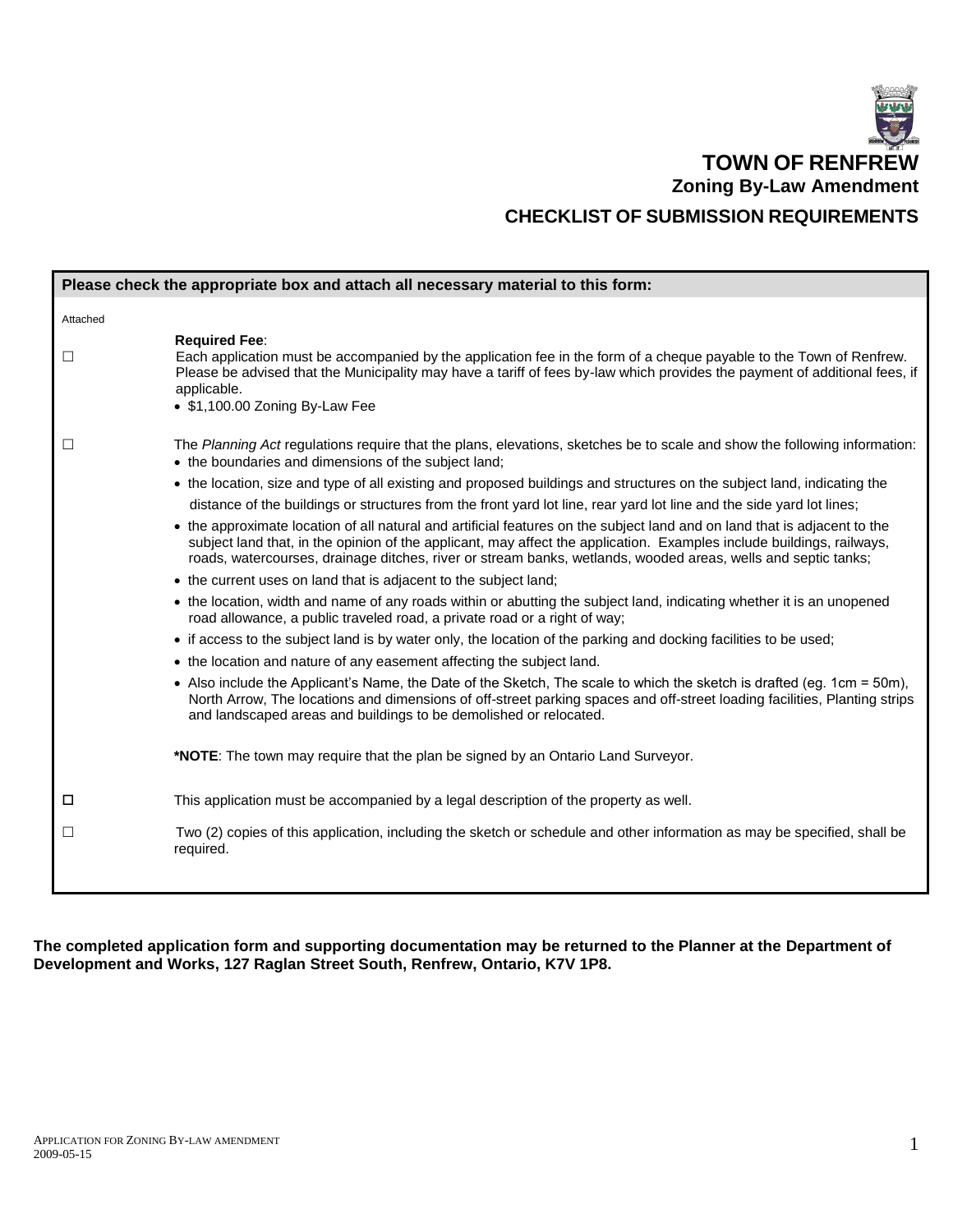

# **TOWN OF RENFREW Application For ZONING BY-LAW AMENDMENT**

| <b>OFFICE USE ONLY</b>              |                             |  |  |
|-------------------------------------|-----------------------------|--|--|
| Application No.                     | <b>Application Received</b> |  |  |
| Date of Preconsultation Meeting     | <b>Staff Person Present</b> |  |  |
| Date of Application Deemed Complete | Fee Received                |  |  |

## **1) Contact Information:**

| <b>Applicant/Owner Information</b><br>Municipal Freedom of Information and Protection of Privacy Act - Personal Information on this form is collected under<br>authority of The Planning Act and will be used to process this application. |                                         |                                                                                                |  |  |
|--------------------------------------------------------------------------------------------------------------------------------------------------------------------------------------------------------------------------------------------|-----------------------------------------|------------------------------------------------------------------------------------------------|--|--|
| <b>NAME/TITLE</b>                                                                                                                                                                                                                          | <b>MAILING ADDRESS and POSTAL CODE</b>  | <b>TELEPHONE (HOME)</b><br><b>TELEPHONE (WORK/CELL)</b><br><b>E-MAIL ADDRESS</b><br><b>FAX</b> |  |  |
| Applicant                                                                                                                                                                                                                                  |                                         | $(H)$ -                                                                                        |  |  |
|                                                                                                                                                                                                                                            |                                         | $(W/C)$ -                                                                                      |  |  |
|                                                                                                                                                                                                                                            |                                         | $(E)$ -                                                                                        |  |  |
|                                                                                                                                                                                                                                            |                                         | $(F)$ -                                                                                        |  |  |
| This applicant is:<br>$\Box$ The registered owner                                                                                                                                                                                          | $\Box$ An agent authorized by the owner |                                                                                                |  |  |
| * If the applicant is an agent authorized by<br>the owner, please complete the following:                                                                                                                                                  |                                         | $(H)$ -                                                                                        |  |  |
| Name of Owner                                                                                                                                                                                                                              |                                         | $(W/C)$ -                                                                                      |  |  |
|                                                                                                                                                                                                                                            |                                         | $(E)-$                                                                                         |  |  |
|                                                                                                                                                                                                                                            |                                         | (F)                                                                                            |  |  |
| To whom should correspondence be sent? $\Box$ Owner<br>$\square$ Both<br>$\Box$ Applicant                                                                                                                                                  |                                         |                                                                                                |  |  |
| If known, if there are any holders of any mortgages, charges or other encumbrances on the subject land, please provide details<br>as follows:                                                                                              |                                         |                                                                                                |  |  |
| Name: when the contract of the contract of the contract of the contract of the contract of the contract of the contract of the contract of the contract of the contract of the contract of the contract of the contract of the             |                                         |                                                                                                |  |  |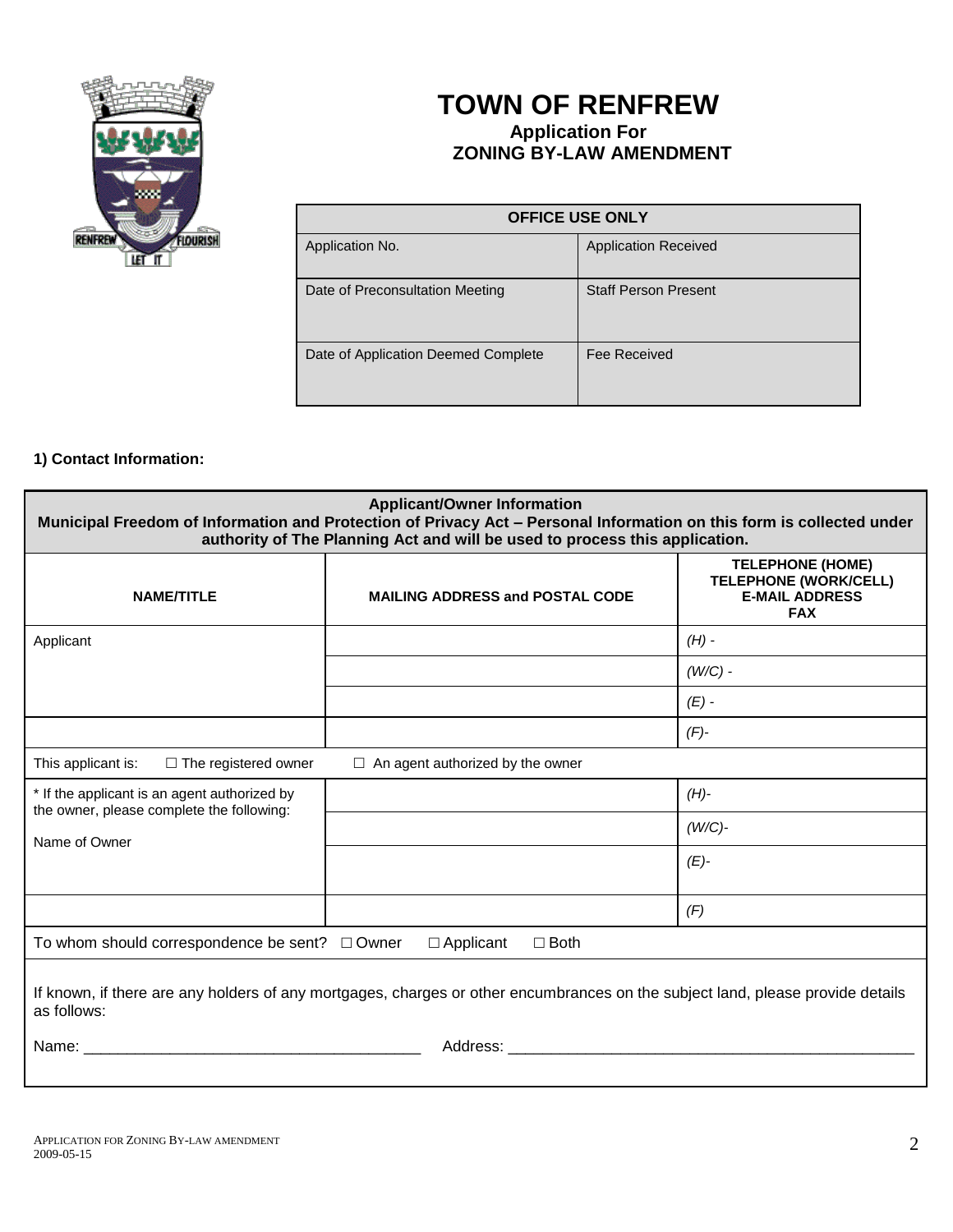# **2) Provide a Description of the Subject Land:**

|                                                                             |              | <b>DESCRIPTION OF THE SUBJECT LAND</b>                                                                             |  |
|-----------------------------------------------------------------------------|--------------|--------------------------------------------------------------------------------------------------------------------|--|
|                                                                             |              |                                                                                                                    |  |
|                                                                             |              |                                                                                                                    |  |
|                                                                             |              |                                                                                                                    |  |
|                                                                             |              |                                                                                                                    |  |
|                                                                             |              |                                                                                                                    |  |
| 3) What is the current official plan designation of the subject land?       |              |                                                                                                                    |  |
| 4a) How does the Zoning Amendment requested conform to the Official Plan?   |              |                                                                                                                    |  |
|                                                                             |              | b) If it does not conform to the Official Plan, has an Official Plan Amendment Application been filed?             |  |
|                                                                             |              | 5) Is the requested amendment consistent with the policy statements issued under section 3(1) of the Planning Act? |  |
| $\Box$ Yes<br>$\Box$ No                                                     |              |                                                                                                                    |  |
|                                                                             |              |                                                                                                                    |  |
|                                                                             |              |                                                                                                                    |  |
| 8) What is the reason why the rezoning is requested? _                      |              |                                                                                                                    |  |
| 9) Is the subject land in an area where minimum density requirements apply? |              |                                                                                                                    |  |
| $\Box$ Yes                                                                  | $\square$ No |                                                                                                                    |  |
|                                                                             |              |                                                                                                                    |  |
|                                                                             |              | 10) Is the subject land in an area where minimum and maximum height requirements apply?                            |  |
| $\Box$ Yes                                                                  | $\Box$ No    |                                                                                                                    |  |
|                                                                             |              |                                                                                                                    |  |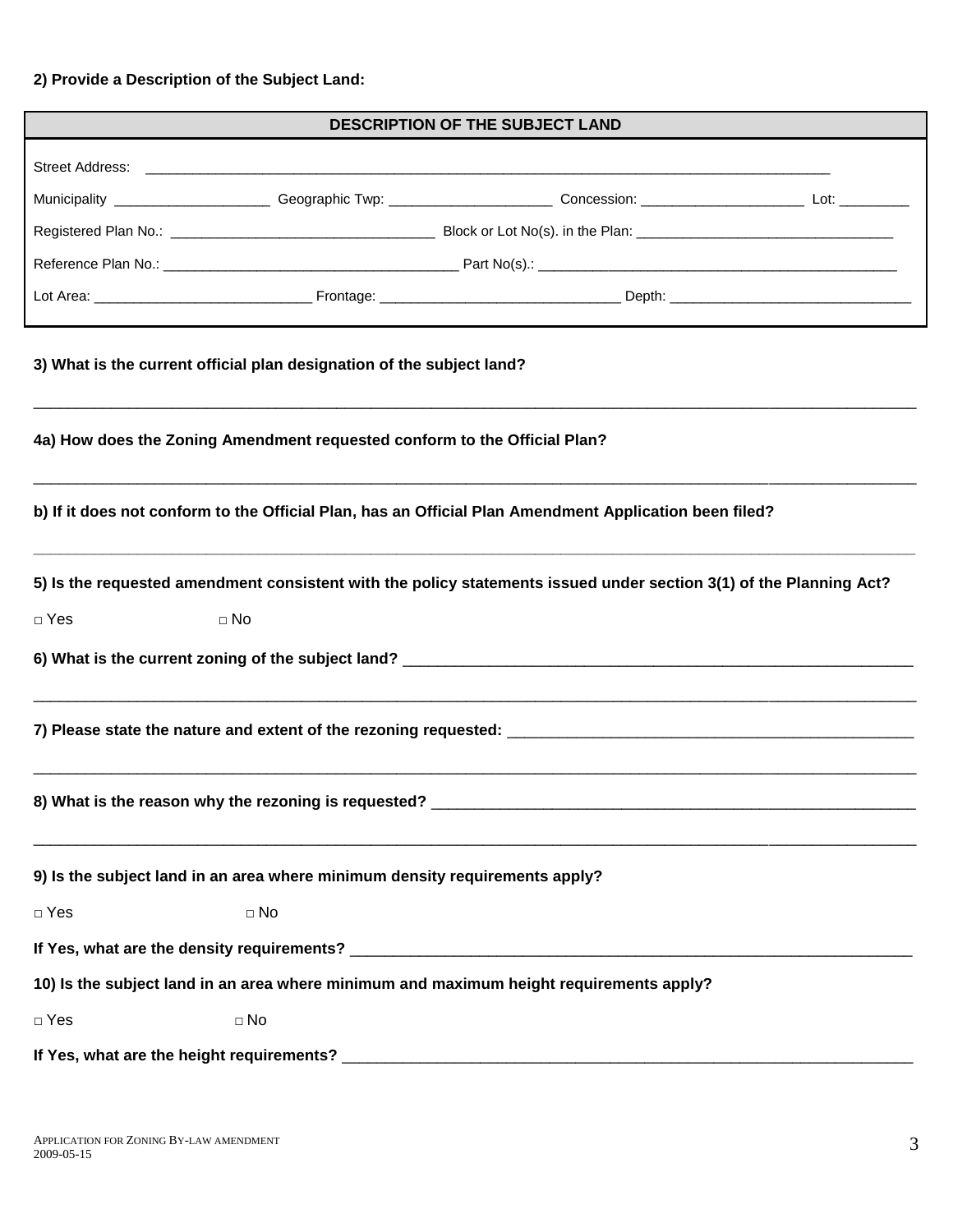|            |           | 11) Does the requested amendment alter or implement a new settlement area?                                                |
|------------|-----------|---------------------------------------------------------------------------------------------------------------------------|
| $\Box$ Yes | $\Box$ No |                                                                                                                           |
|            |           | If Yes, provide details of the Official Plan or Official Plan Amendment that deals with this matter:                      |
|            |           | 12) Does the requested amendment remove land from an employment area?                                                     |
| $\Box$ Yes | $\Box$ No | □ Not Applicable                                                                                                          |
|            |           | If Yes, provide details of the Official Plan or Official Plan Amendment that deals with this matter:                      |
|            |           | 13) Is the subject land within an area where zoning with conditions may apply?                                            |
| $\Box$ Yes | $\Box$ No | □ Not Applicable                                                                                                          |
|            |           | If Yes, provide details of how the application conforms to the Official Plan Policies relating to zoning with conditions: |
|            |           | 14) What is the current designation of the subject land in the Official Plan (if any)?                                    |

\_\_\_\_\_\_\_\_\_\_\_\_\_\_\_\_\_\_\_\_\_\_\_\_\_\_\_\_\_\_\_\_\_\_\_\_\_\_\_\_\_\_\_\_\_\_\_\_\_\_\_\_\_\_\_\_\_\_\_\_\_\_\_\_\_\_\_\_\_\_\_\_\_\_\_\_\_\_\_\_\_\_\_\_\_\_\_\_\_\_\_\_\_\_\_\_\_\_\_\_\_\_

### **15) Please mark below the access to the subject land:** (Check appropriate space(s)):

| □ Provincial Highway                   |
|----------------------------------------|
| □ Municipal Road Maintained Year-round |
| □ Municipal Road Maintained Seasonally |
| $\Box$ Right of Way                    |
| $\Box$ Water                           |
| Other:                                 |

**16) If the only access is by water, please state below the parking and docking facilities that are to be used, and the distance of these facilities from the subject land and from the nearest public road:**

\_\_\_\_\_\_\_\_\_\_\_\_\_\_\_\_\_\_\_\_\_\_\_\_\_\_\_\_\_\_\_\_\_\_\_\_\_\_\_\_\_\_\_\_\_\_\_\_\_\_\_\_\_\_\_\_\_\_\_\_\_\_\_\_\_\_\_\_\_\_\_\_\_\_\_\_\_\_\_\_\_\_\_\_\_\_\_\_\_\_\_\_\_\_\_\_\_\_\_\_\_\_ \_\_\_\_\_\_\_\_\_\_\_\_\_\_\_\_\_\_\_\_\_\_\_\_\_\_\_\_\_\_\_\_\_\_\_\_\_\_\_\_\_\_\_\_\_\_\_\_\_\_\_\_\_\_\_\_\_\_\_\_\_\_\_\_\_\_\_\_\_\_\_\_\_\_\_\_\_\_\_\_\_\_\_\_\_\_\_\_\_\_\_\_\_\_\_\_\_\_\_\_\_\_ \_\_\_\_\_\_\_\_\_\_\_\_\_\_\_\_\_\_\_\_\_\_\_\_\_\_\_\_\_\_\_\_\_\_\_\_\_\_\_\_\_\_\_\_\_\_\_\_\_\_\_\_\_\_\_\_\_\_\_\_\_\_\_\_\_\_\_\_\_\_\_\_\_\_\_\_\_\_\_\_\_\_\_\_\_\_\_\_\_\_\_\_\_\_\_\_\_\_\_\_\_\_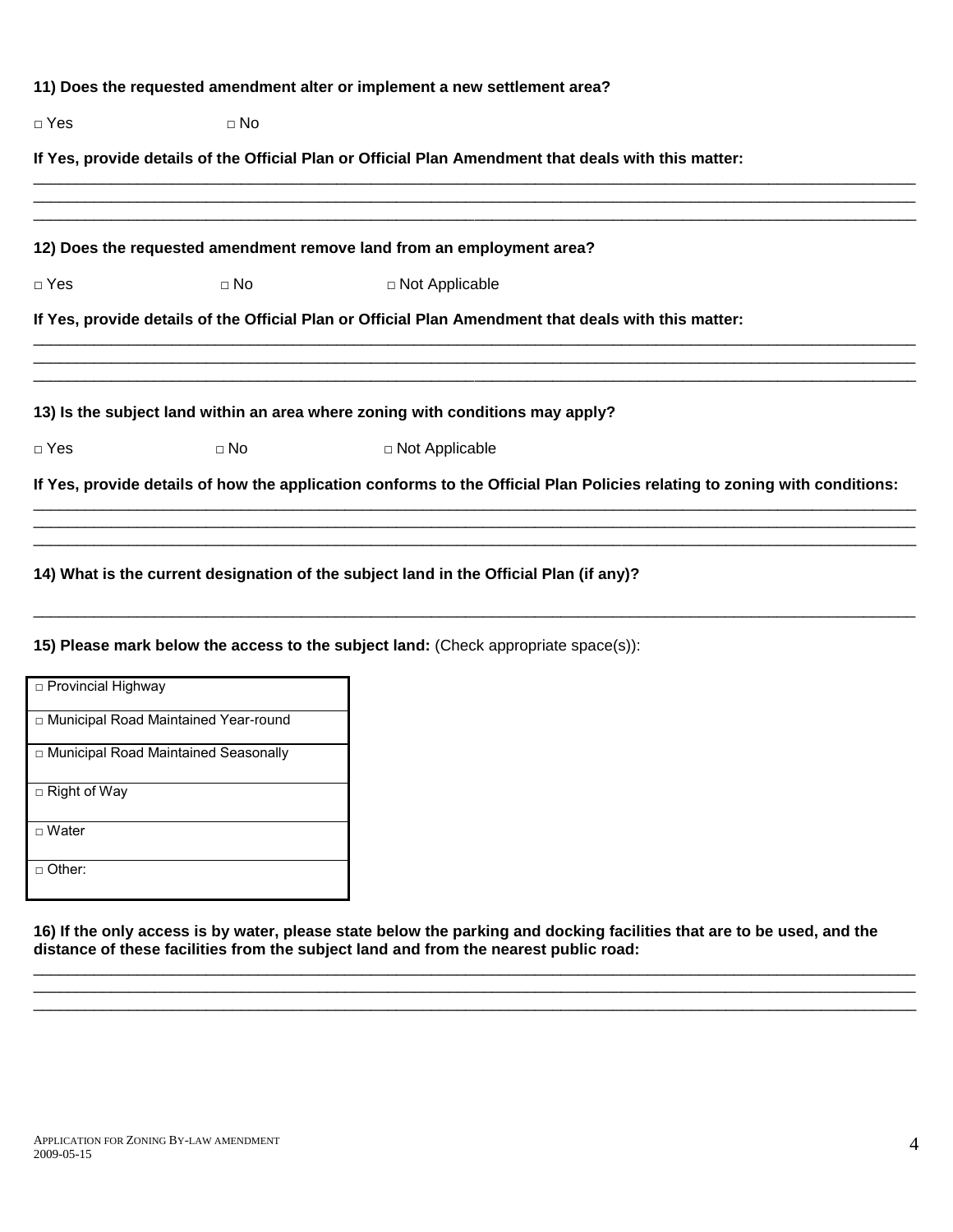#### **17) The following are questions based on the subject land:**

| What are the existing uses of the subject land<br>and if known, how long have they continued? |                                                             | years<br>years |
|-----------------------------------------------------------------------------------------------|-------------------------------------------------------------|----------------|
| Are there any buildings or structures on the<br>subject land?                                 | $\sqcap$ Yes                                                | $\sqcap$ No    |
| When was the subject land acquired by the<br>current owner?                                   | <u> 1989 - Johann Stoff, amerikansk politiker (d. 1989)</u> |                |
| Date of construction of existing buildings and<br>structures on subject land (if known)       | <u> 1989 - Johann Stoff, amerikansk politiker (* 1908)</u>  |                |
| Length of time the existing uses of the subject<br>property have continued                    | <u> 1989 - Johann Stoff, amerikansk politiker (* 1908)</u>  |                |
| What are the "PROPOSED" uses of the subject<br>land?                                          |                                                             |                |
| Will any buildings or structures be built on the<br>subject land?                             | $\sqcap$ Yes                                                | $\sqcap$ No    |

**18) Provide the following details for all existing or proposed buildings or structures on the subject land** (use a separate page if necessary):

|                                  | <b>EXISTING</b> |  | <b>PROPOSED</b> |
|----------------------------------|-----------------|--|-----------------|
| Type of building or structures   |                 |  |                 |
| Setback from the front lot line  |                 |  |                 |
| Setback from the rear lot line   |                 |  |                 |
| Setbacks from the side lot lines |                 |  |                 |
| Height (in meters)               |                 |  |                 |
| Dimensions or floor area         |                 |  |                 |
| Date constructed, if known       |                 |  |                 |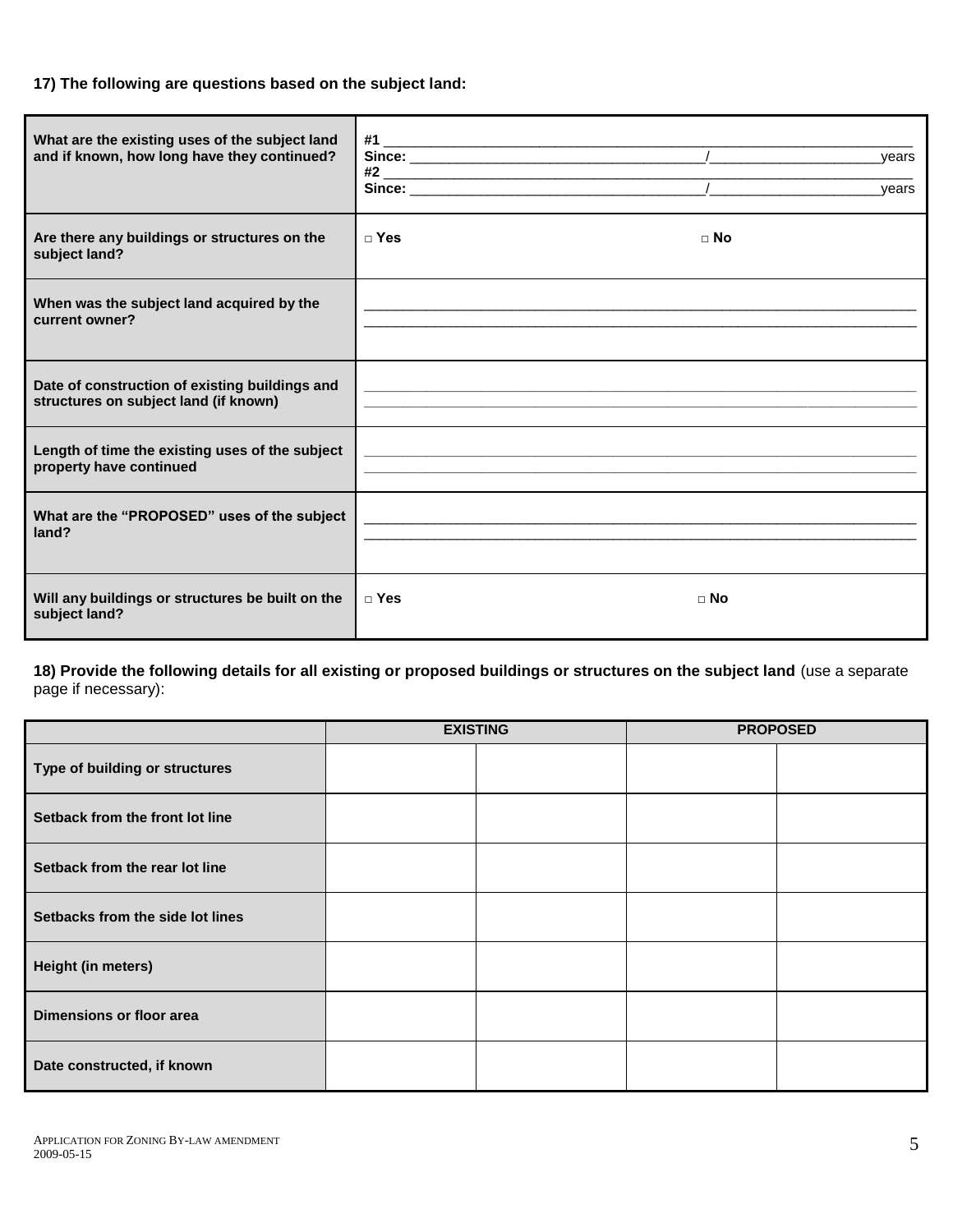#### **19) Indicate how water is supplied and how sewage disposal is provided to the subject land:**

| <b>WATER</b>                                                                                                                                                                                                                         | <b>SEWAGE</b>                                                   |
|--------------------------------------------------------------------------------------------------------------------------------------------------------------------------------------------------------------------------------------|-----------------------------------------------------------------|
| $\Box$ Publicly owned and operated piped system                                                                                                                                                                                      | $\Box$ Publicly owned and operated piped sanitary sewage system |
| $\Box$ Privately owned and operated individual well                                                                                                                                                                                  | □ Privately owned and operated communal septic system           |
| <b>Department Convertional Service Service Service Service Service Service Service Service Service Service Service Service Service Service Service Service Service Service Service Service Service Service Service Service Servi</b> | □ Privately owned and operated individual septic system         |
| $\Box$ Lake or other water body                                                                                                                                                                                                      | $\Box$ Privy                                                    |
| $\Box$ Other means:                                                                                                                                                                                                                  | $\Box$ Other means:                                             |

**20) If the proposed development is serviced by a privately owned and operated individual or communal septic system, will the completed development produce more than 4500 litres of effluent per day?**

**□** Yes **□** No

**If Yes, the following professionally prepared reports are required to be submitted with this application:**

- **Servicing Options Report**
- **Hydrogeological Assessment with Nitrate Impact Assessment**

**21) How is storm drainage provided?**

□ Sewers □ Ditches □ Swales □ Other Means

**22) Is the subject land also the subject of application for approval of a Plan of Subdivision or Consent?** 

□ **Yes** □ **No** □ **Don't know**

**If Yes, please state, if known, the file number and the status of the application:**

| <b>File No.:</b> | <b>Status:</b> |  |
|------------------|----------------|--|
|                  |                |  |

**23) Has the subject land ever been the subject of an application under section 34 of the Planning Act ( an example would be a rezoning application) ?**

□ **Yes** □ **No If Yes, please state if known: The application file number:** \_\_\_\_\_\_\_\_\_\_\_\_\_\_\_\_\_\_\_\_\_\_\_\_\_\_\_\_\_\_\_\_\_\_\_\_\_\_\_\_\_\_\_\_\_\_\_\_\_\_\_\_\_\_\_\_\_\_\_\_\_\_\_\_\_\_\_\_\_\_\_\_\_\_\_\_\_ The status of the application: **we are all the status of the application: 24) Has the subject land ever been the subject of a Minster's Zoning Order?**  □ **Yes** □ **No If Yes, please state if known, the Ontario Regulation Number of that order:**

\_\_\_\_\_\_\_\_\_\_\_\_\_\_\_\_\_\_\_\_\_\_\_\_\_\_\_\_\_\_\_\_\_\_\_\_\_\_\_\_\_\_\_\_\_\_\_\_\_\_\_\_\_\_\_\_\_\_\_\_\_\_\_\_\_\_\_\_\_\_\_\_\_\_\_\_\_\_\_\_\_\_\_\_\_\_\_\_\_\_\_\_\_\_\_\_\_\_\_\_\_\_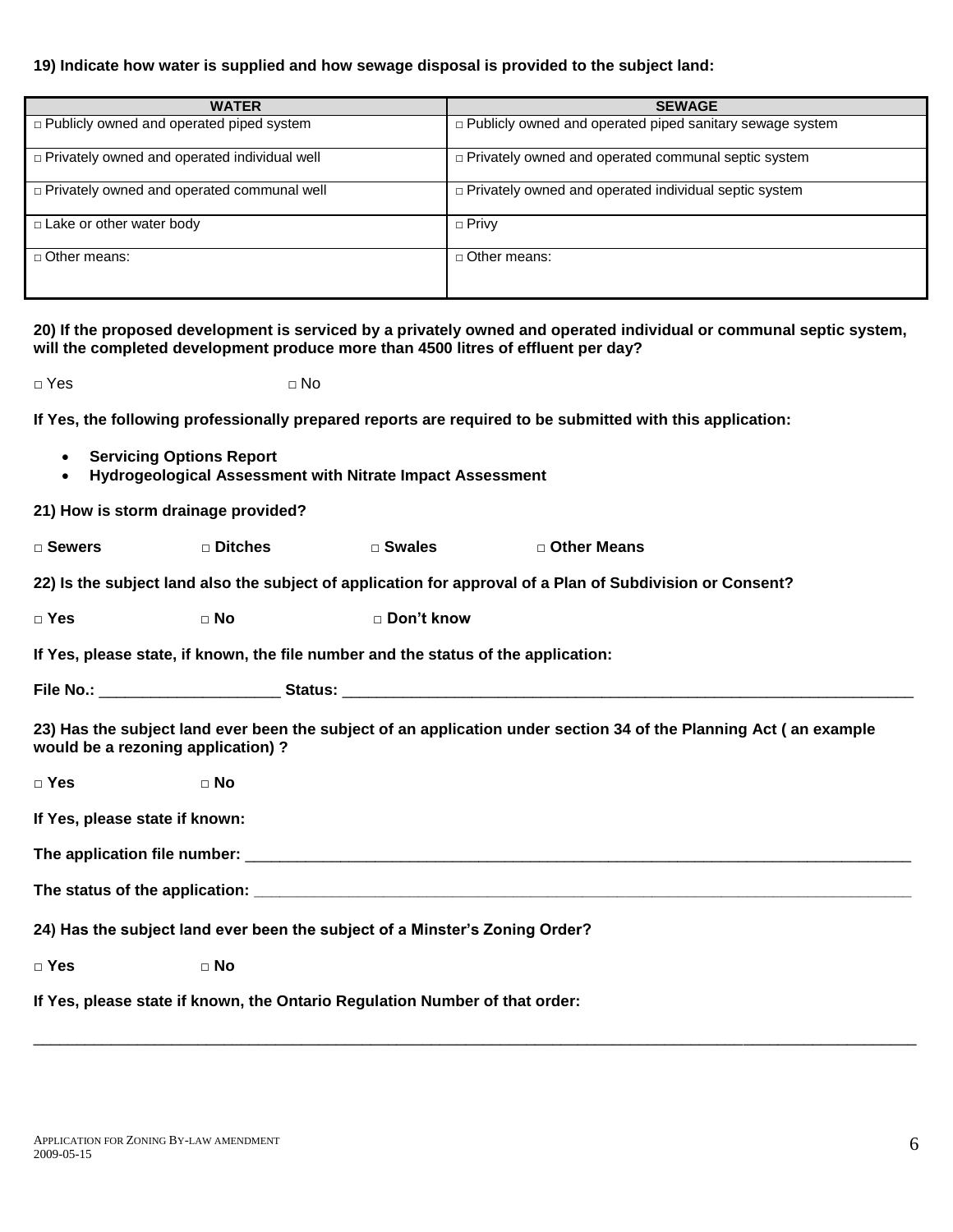The owner must also complete the following or a similar authorization attached to the application.

#### **Consent of Owner(s) to the Use and Disclosure of Personal Information And to Allow Site Visits to be conducted**

In accordance with the provisions of the Planning Act, it is the policy of the Town of Renfrew Planning Department to provide the public access to all development applications and supporting documentation.

In submitting this development application and supporting documentation, I/WE\_

this owner(s) / the authorized applicant, hereby acknowledge the above-noted policy and provide my/our consent, in accordance with the provisions of the *Municipal Freedom of Information and Protection of Privacy Act*, that the information on this application and any supporting documentation provided by myself, my agents, consultants and solicitors, will be part of the public record and will also be available to the general public.

I/We, hereby authorize the Town of Renfrew staff and Committee of Adjustment members of the decision making authority access to the subject site for the purposes of evaluation of the subject application.

| Date | Signature |
|------|-----------|
|      |           |
|      | Signature |
|      |           |

**26) Affidavit** (This affidavit **must** be signed in the presence of a Commissioner):

| true, and I (we), make this solemn declaration conscientiously believing it to be true, and knowing that it is of the same force and<br>effect as if made under oath and by virtue of the CANADA EVIDENCE ACT. |  |                                        |
|----------------------------------------------------------------------------------------------------------------------------------------------------------------------------------------------------------------|--|----------------------------------------|
|                                                                                                                                                                                                                |  |                                        |
|                                                                                                                                                                                                                |  |                                        |
|                                                                                                                                                                                                                |  |                                        |
| Date                                                                                                                                                                                                           |  | Signature of Owner or Authorized Agent |
|                                                                                                                                                                                                                |  |                                        |
| Date                                                                                                                                                                                                           |  | Signature of Commissioner              |